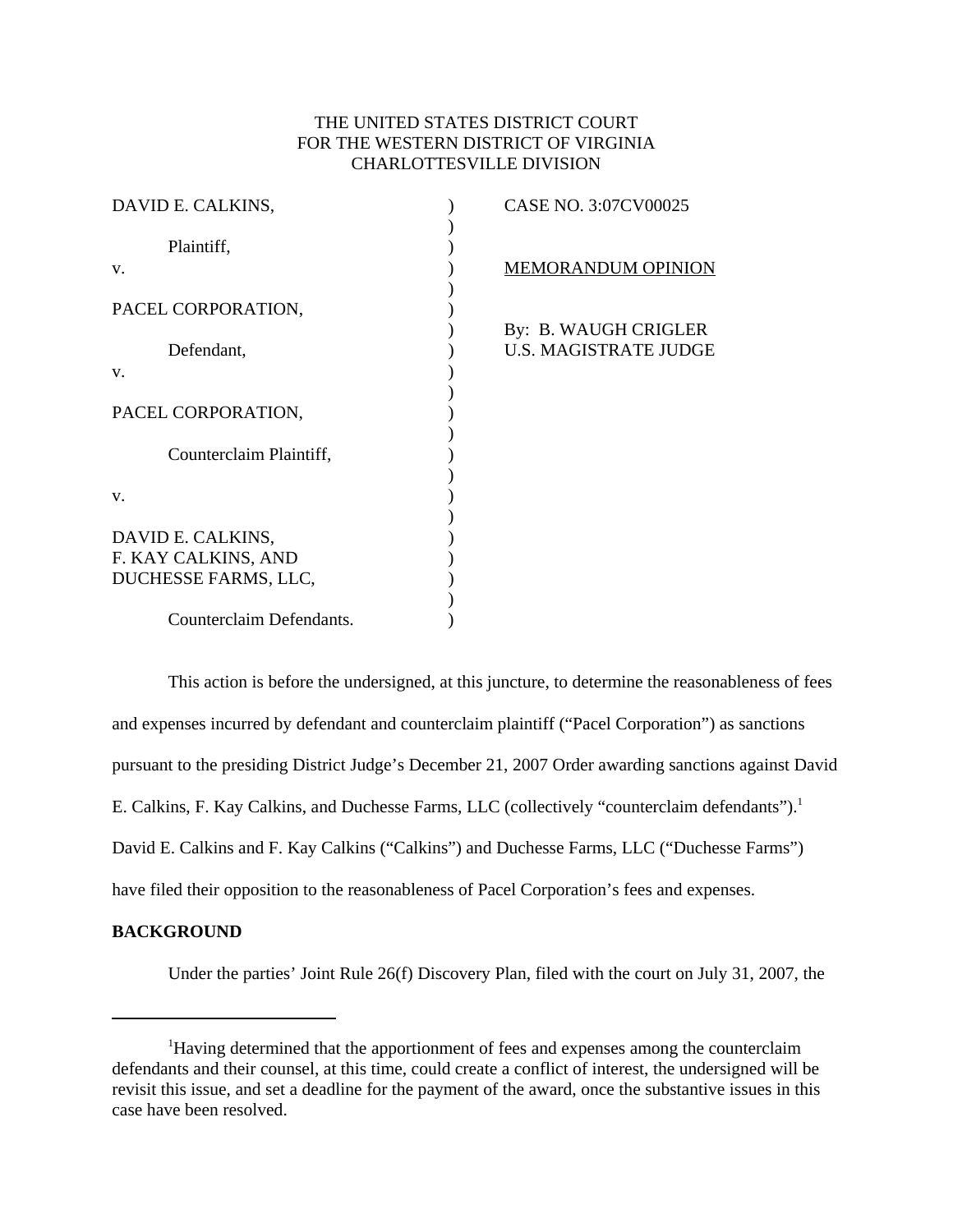parties agreed to make their Rule 26(a)(1) disclosures by the close of business on September 3, 2007. (Dkt. No. 34, p. 2.) On October 31, 2007, Pacel Corporation filed a Rule 37 motion for default judgment, motion to compel, and other Rule 37 sanctions. (Dkt. No. 57.) At the time the motion was filed, F. Kay Calkins and Duchesse Farms had not made initial disclosures, and David E. Calkins' disclosures had been provided more than two weeks late. (Dkt. No. 58, p. 2.)

Following oral argument, the presiding District Judge issued an Order on December 21, 2007 granting, in part, and denying, in part, Pacel Corporation's motion. (Dkt. No. 67.) The Order directed Pacel Corporation to provide the court with an accounting of reasonable fees and expenses incurred as a result of the counterclaim defendants' failure to comply with their discovery obligations. (Dkt. No. 67, p. 2.) The Order provided that the court would determine the amount of reasonable fees and expenses, determine how the fees and expenses would be apportioned among the counterclaim defendants and/or their counsel, and set a deadline for payment. (*Id.*)

On January 11, 2008, Pacel Corporation's counsel, the law firm of Hirschler Fleischer, P.C. submitted a Verified Accounting ("Accounting") of their attorneys' fees in the amount of \$23,498.60.<sup>2</sup> (Dkt. No. 68.) The counterclaim defendants filed objections, which, when summarized, assert that: (1) Pacel Corporation generated unnecessary fees and expenses when they "jumped the gun" by filing the rule 37 motion for default judgment, motion to compel, and other Rule 37 sanctions on October 31, 2007; (2) Pacel Corporation's counsel already was scheduled to appear before the court on December 14, 2007 on other motions; (3) time spent at the December 14, 2007 hearing on the discovery matters was minor, as the counterclaim defendants offered no excuses for their failure to comply with their discovery obligations except to explain the difficulty in responding to discovery;

<sup>&</sup>lt;sup>2</sup>Attached to this Accounting was a Narrative from Invoice ("Invoice") which detailed the work done by counsel. (Dkt. No. 68, Exh. A.) Pacel Corporation does not claim any expenses apart from counsel fees.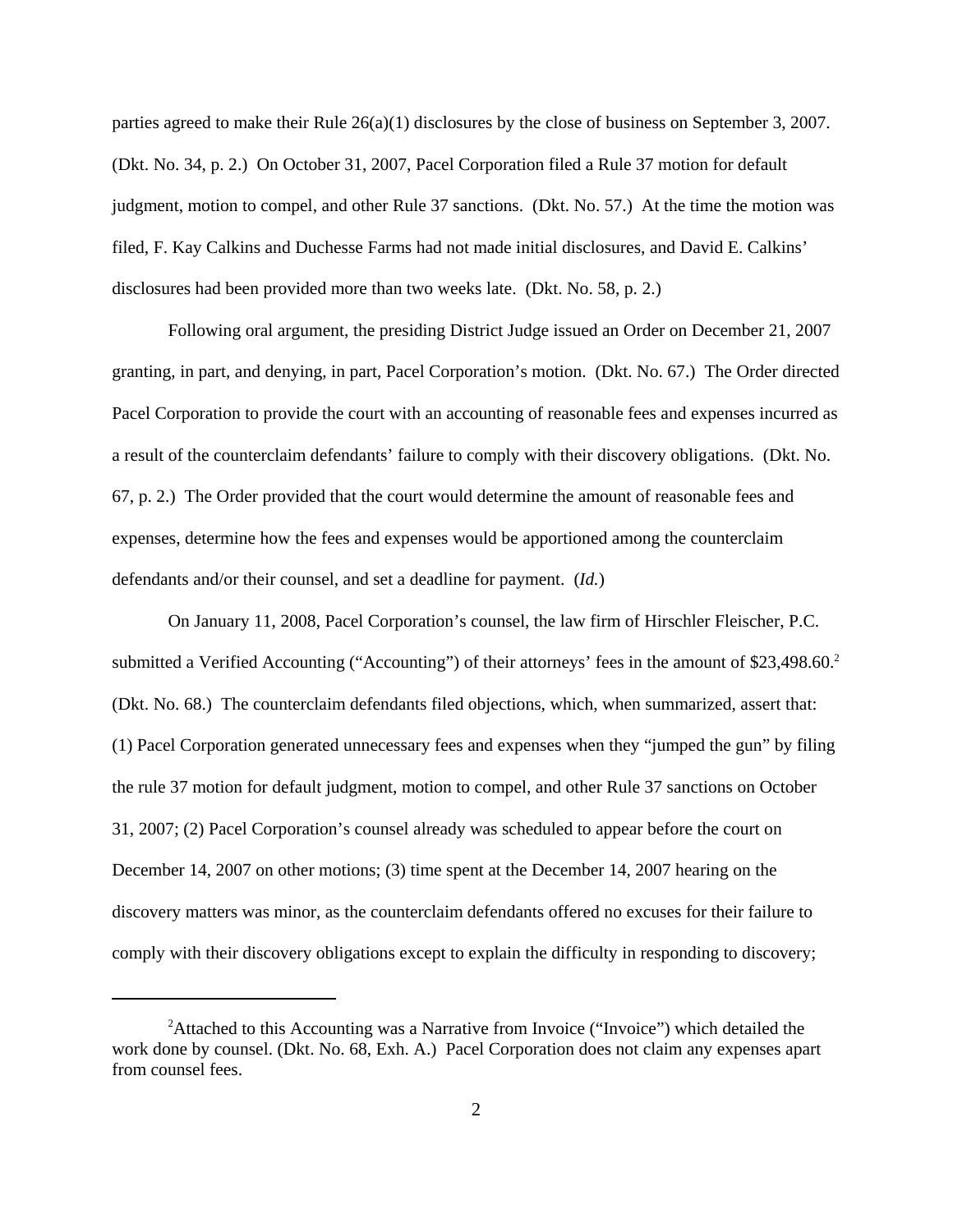(4) Pacel Corporation had expended minimal time and effort preparing for trial at that time, as it had not received any discovery responses; (5) specific charges contained in the Accounting are excessive, unnecessary, unreasonable, and not related to any discovery failures; and (6) Pacel Corporation should not be awarded fees for work by more than one attorney.<sup>3</sup> (Dkt. Nos. 76, 77.)

## **FINDINGS, CONCLUSIONS AND RECOMMENDATION**

Pacel Corporation's Invoice covers the time period from September 5, 2007 through December 14, 2007. The Invoice reflects that they are seeking compensation for 80.7 hours of work performed by attorneys which is attributable to the counterclaim defendants' failure to comply with its discovery obligations.<sup>4</sup>

In the undersigned's mind, the trigger point for all further discovery failures is the date the court's September 27, 2007 Order was entered. By that Order, the presiding District Judge compelled the parties to make any past due disclosures "forthwith." (Dkt. No. 49, p. 1.) Thus, the undersigned declines to consider that portion of counsel's Invoice reflecting time spent prior to September 27, 2007 and will disallow the 3.1 hours claimed during that period.

In addition, the undersigned agrees with the counterclaim defendants that some of the time under consideration here would have been spent by Pacel Corporation's counsel, irrespective of whether there was a default in discovery. Particularly, the time reflected in the counsel's Invoice between October 8, 2007 and October 22, 2007 cannot be attributed to discovery-related failures by the counterclaim defendants. This time was spent on activities associated with Pacel Corporation's

<sup>&</sup>lt;sup>3</sup>Counterclaim defendant David E. Calkins filed objections on February 26, 2008. (Dkt. No. 76.) Counterclaim defendants F. Kay Calkins and Duchesse Farms filed separate objections with the exact same general points of contention. (Dkt. No. 77.)

<sup>&</sup>lt;sup>4</sup>The undersigned notes that Pacel Corporation's counsel asserts that the Invoice already reflects what they believe is a discount in the number of hours for time not attributable to the counterclaim defendants' failure to comply with discovery.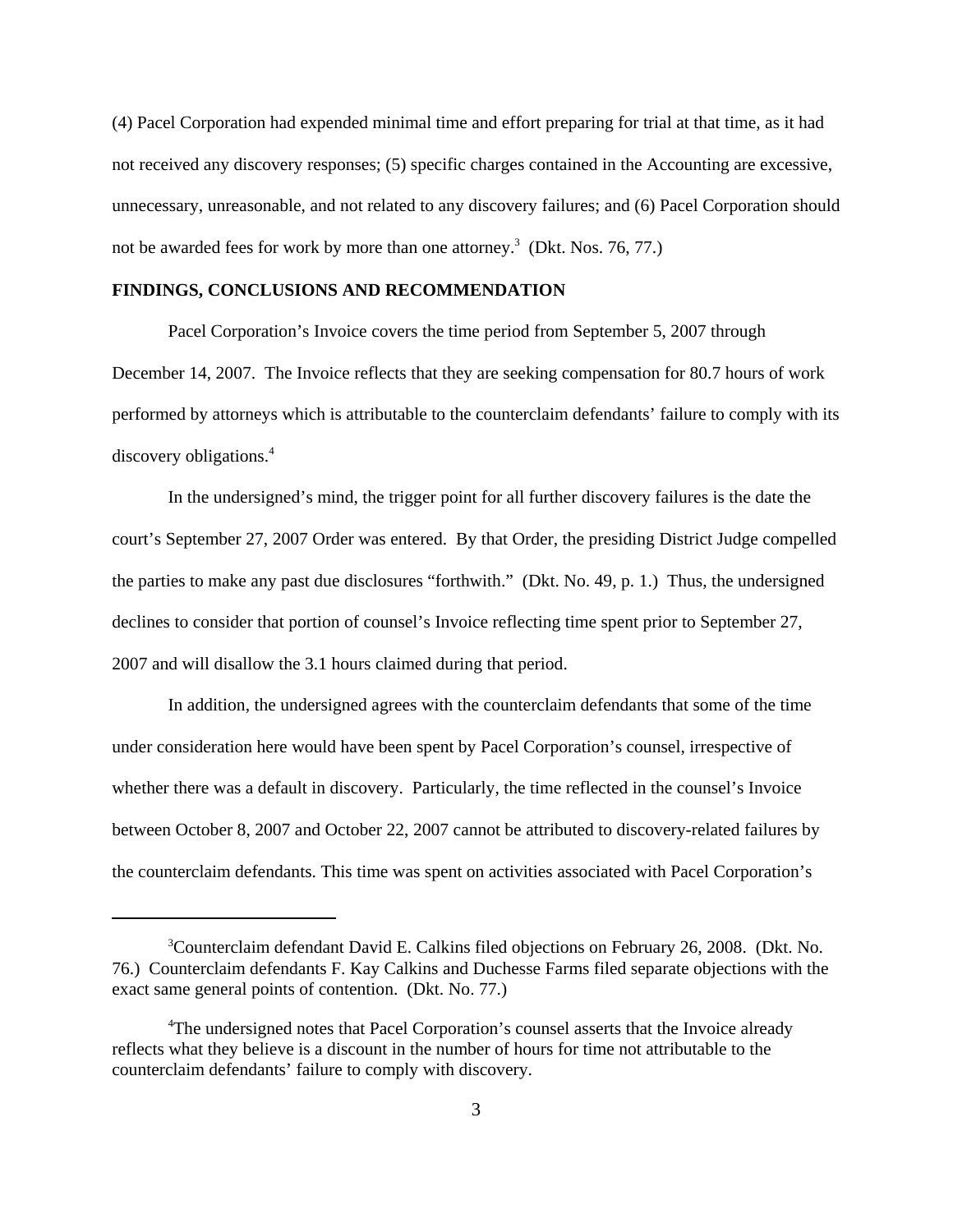retained experts, activities expected in the routine development of a case. Accordingly, 2.2 hours will be disallowed.

Time spent by Pacel Corporation's counsel from October 23, 2007 until the court imposed sanctions, however, presents a different story. This time appears to have been generated as the result of the counterclaim defendants' failure to make timely disclosures and provide responses to discovery as required by the parties' Joint Rule 26(f) Discovery Plan, the court's May 16, 2007 Pretrial Order, the Federal Rules of Civil Procedure and the court's other orders. In that connection, most of the objections raised by the counterclaim defendants to the underlying necessity for the efforts taken by Pacel Corporation's counsel in response to these failures ring hollow simply because, as the presiding Judge pointed out, the cause for such efforts by Pacel Corporation's counsel lies at the feet of the counterclaim defendants.<sup>5</sup> Thus, the undersigned finds that the remaining 75.4 hours were reasonably spent attempting to secure discovery compliance and will be allowed.

The hourly rates charged by Pacel Corporation's counsel range from \$215 to \$370. Recently, courts in this district have found \$250 to be a reasonable hourly rate. *See Duncan v. GE Consumer Finance, Inc.*, 2007 WL 3275152, at \*2 (W.D. Va. November 5, 2007); *Miller v. Pilgrim's Pride Corp.*, 2007 WL 2570219, at \*8 (W.D. Va. August 31, 2007). Thus, the undersigned is not inclined to allow recovery at a rate higher than \$250 for these discovery-related activities.

Moreover, the undersigned is concerned with how many attorneys were reasonably necessary to pursue discovery compliance, especially when there is a \$155.00 per hour spread in the rates between those charged by associate level and shareholder level counsel. While a client voluntarily

<sup>&</sup>lt;sup>5</sup>As an example, the counterclaim defendants argue that Pacel Corporation's counsel needlessly filed the motion to extend expert disclosure dates because the counterclaim defendants agreed to such. (Dkt. No. 76, p. 2, Dkt. No. 77, p. 3.) That misses the point that such extensions are not a matter of unilateral consent, for that ignores the court's interests in whether good faith efforts are being made by counsel to comply with its scheduling order.